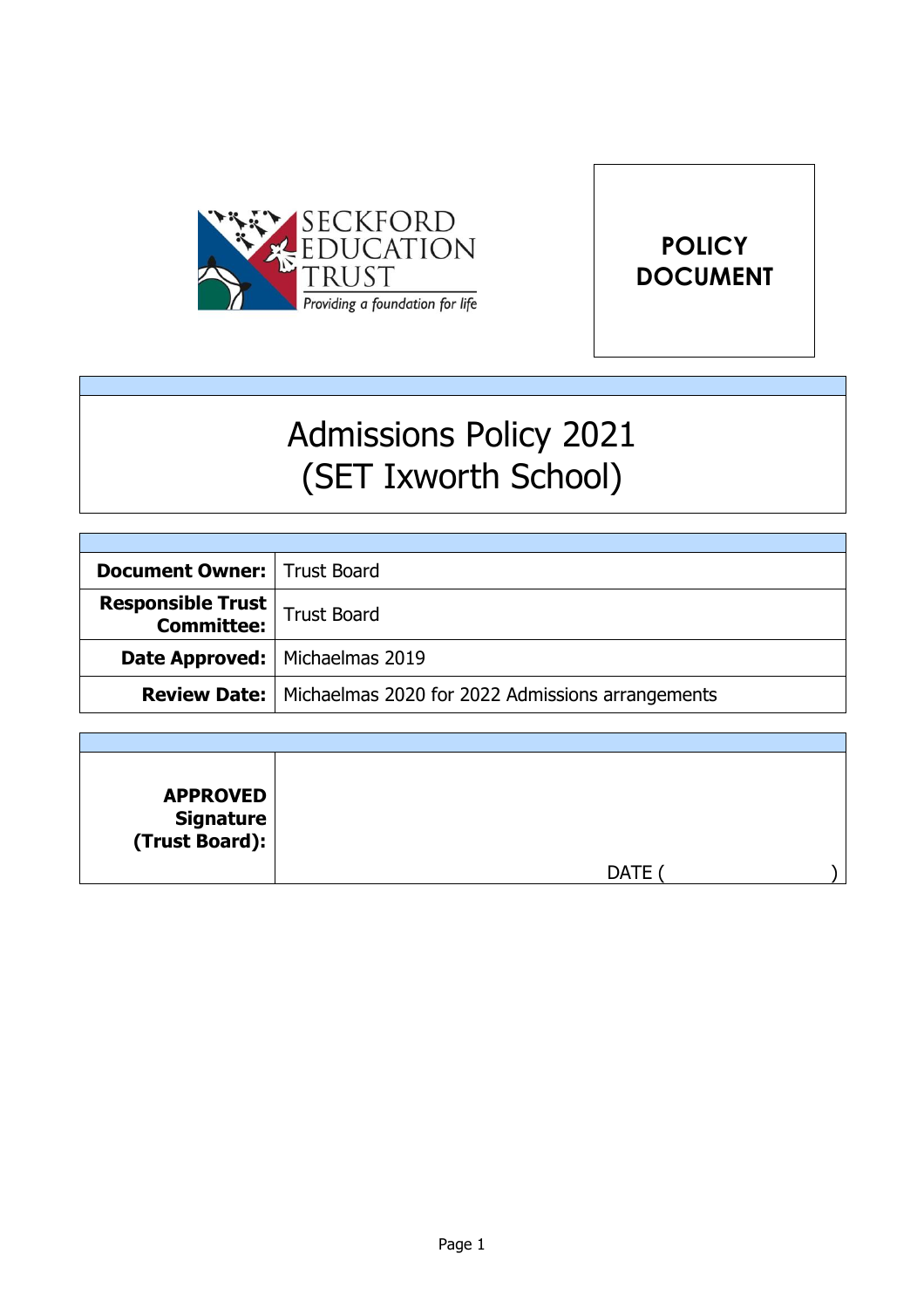## Other relevant policies and documents

- Admissions Policy (SET Beccles School)
- Admissions Policy (SET Saxmundham School)
- Equalities Policy (Students)
- Students Out of Chronological Year Group Policy

# Explanation of terms used in the policy

'Trust' = Seckford Education Trust 'School(s)' = schools within the Trust

## Purpose of the policy

This document outlines the proposed admissions policy for the SET Ixworth School for 2021- 22

# About SET Ixworth School

In 2021, SET Ixworth School will be a school for 600 students (120 students for each of the Years 7 to 11).

Our vision is for all our students to:

- achieve their potential through a culture of high academic, personal and social expectations and aspirations;
- have their needs met and be recognised as individuals through high quality inclusion and pastoral care systems;
- learn in a safe, healthy and stimulating environment in which every child matters and in which parents / carers and the wider community are part of the learning journey;
- enjoy an all-round education beyond academic study, so that each can discover his or her latent talents.

We have aspirations and expectations for our students that they make above average progress and achieve to the very highest level in all that they do. We are inclusive and have that aim for all students relative to their starting points.

#### **General**

1. The Seckford Education Trust will act in accordance with, and will ensure that, an Independent Appeal Panel is trained to act in accordance with all relevant provisions of the School Admissions Code and the School Admissions Appeals Code published by the Department of Education ("the Codes") as they apply at any given time to maintained schools and with equalities law and the law on admissions as they apply to maintained schools. For this purpose reference in the Codes or legislation to "admission authorities"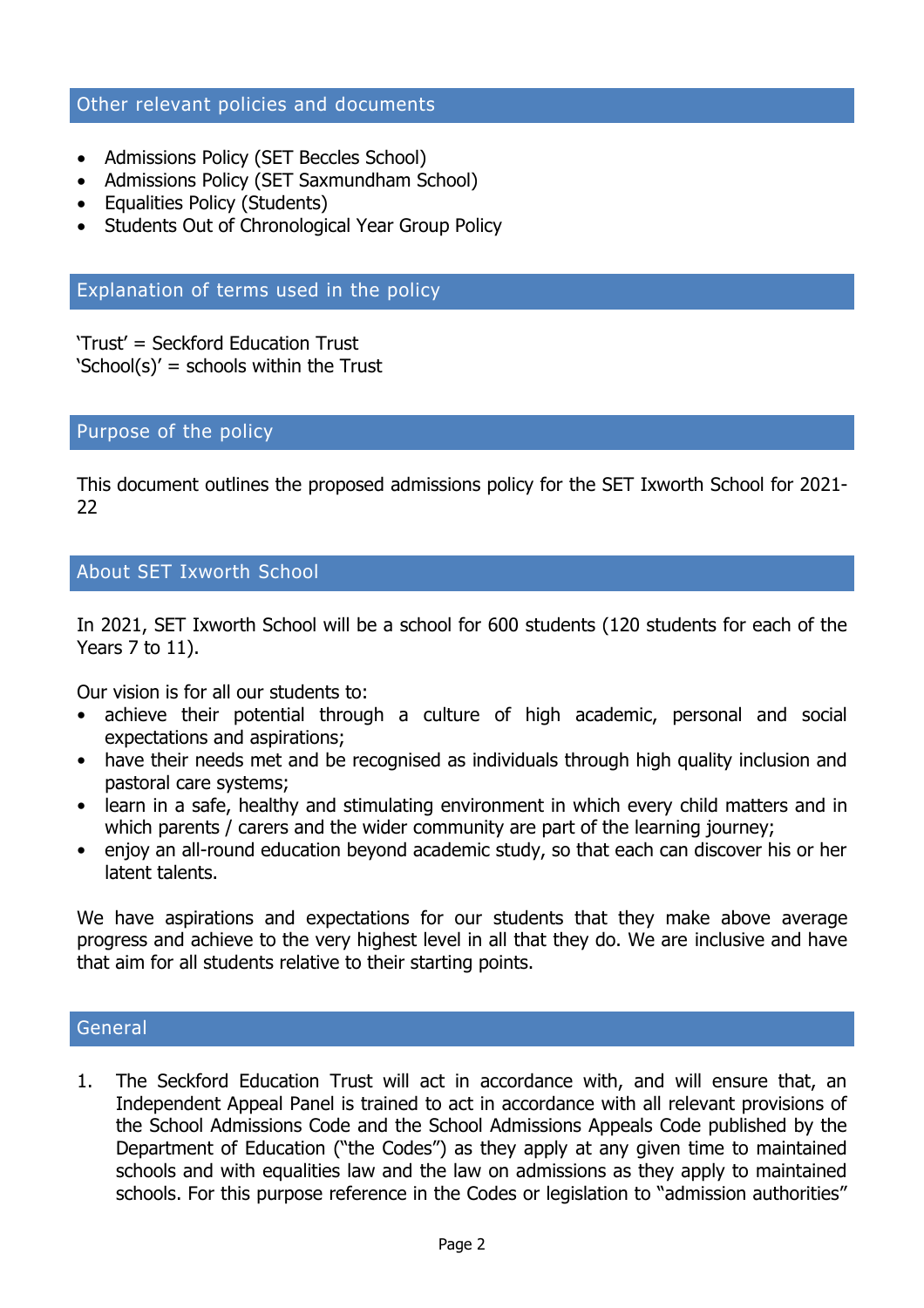shall be deemed to be references to the governing body of the Seckford Education Trust.

- 2. Notwithstanding the generality of paragraph 2 of this policy, the Seckford Education Trust will participate in the coordinated admission arrangements operated by the LA and the local Fair Access Protocol.
- 3. Notwithstanding any provision in this policy the Secretary of State may:
	- Direct the Seckford Education Trust to admit a named student to SET Ixworth School who is a looked after child or on application from an LA. This will include complying with a School Attendance Order<sup>1</sup>. Before doing so the Secretary of State will consult with the Seckford Education Trust;
	- Direct the Seckford Education Trust to admit a named student to the SET Ixworth School if the Seckford Education Trust has failed to act in accordance with this policy or has otherwise failed to comply with applicable admissions and equalities legislation or the provisions of the Codes;
	- Direct the Seckford Education Trust to amend its admission arrangements where they fail to comply with the Schools Admissions Code or the Admission Appeals Code;
- 4. The Seckford Education Trust shall ensure that parents and relevant children<sup>2</sup> will have the right of appeal to an Independent Appeal Panel if they are dissatisfied with an admission decision of the Trust. The Independent Appeal Panel will be independent of the Seckford Education Trust. The arrangements for appeals will comply with the School Admission Appeals Code published by the Department of Education as it applies to Foundation and Voluntary Aided schools. The determination of the appeal panel is binding on all parties.
	- 5. It is important for a school to have relevant information about a new pupil in order to put necessary arrangements in place for their successful transition to the School and to ensure that any potential risks can be identified and mitigated. The Trust may therefore choose to maintain an Admissions Registration Roll for the School, listing pupils who have made an application to join the School but are not yet physically in attendance. This will enable relevant information on a pupil to be obtained so preparations for the pupil's arrival can be made. The receipt of any such advance information will not affect the offer of a place at the School but the School does reserve the right to delay notification of an Admission decision if all the necessary and relevant information has not been received to put a successful Admissions Plan in place for that pupil.

 $^{\text{\tiny{I}}}$  LAs are able to issue school attendance orders if a child is not attending school. These are legally binding upon parents. Such an order might, for instance, be appropriate where a child has a place at a Trust School but his/her parents are refusing to send him/her to school. The order will require a parent to ensure his/her child attends a specified school.

<sup>2</sup> 'Relevant children' means children who are above the compulsory school age, or will be above compulsory school age by the time they start to receive education at the school.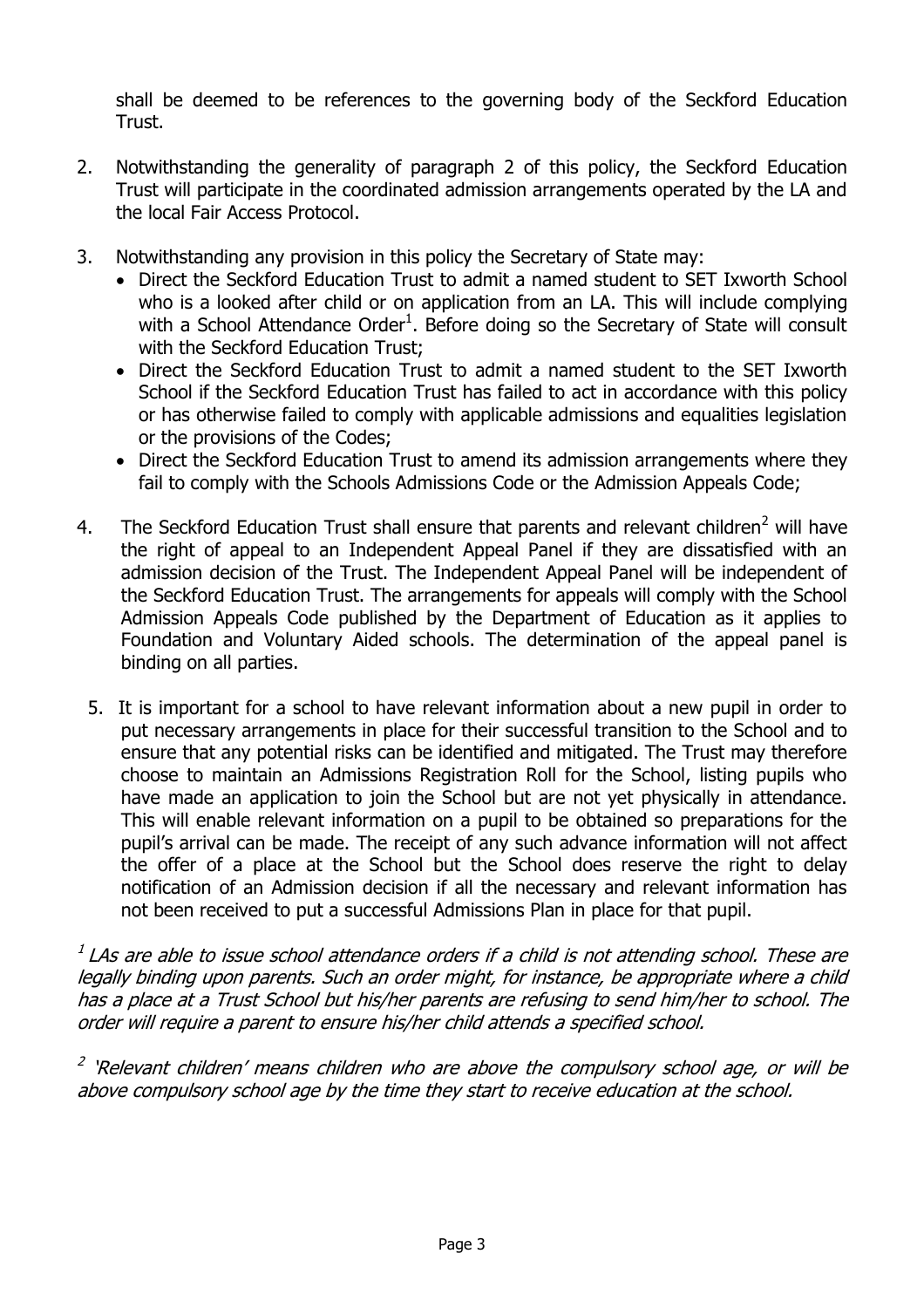- 6. Applications should be made through the use of the common application form (CAF) which is available from the admissions team at Suffolk County Council:
	- a. By post at: Admissions Team, Endeavour House, 8 Russell Road, Ipswich, Suffolk, IP1 2BX
	- b. Online at: [www.suffolk.gov.uk/admissions](http://www.suffolk.gov.uk/admissions)
	- c. By phoning to request an application form: 0345 600 0981 (local rate 9am 5pm)
	- d. Through the Local Authority brochure, "Admissions to Schools in Suffolk 2021-22".
- 7. Applications should be made to the Local Authority by the published closing date (31 October 2020).

#### Relevant area

- 8. Subject to paragraph 8, the meaning of "Relevant Area" for the purposes of consultation requirements in relation to admissions arrangements is that determined by the LA for maintained schools in the area in accordance with the Education (Relevant Areas for Consultation on Admission Arrangements) Regulations 1999.
- 9. If the Trust does not consider the relevant area determined by the local authority for the maintained schools in the area to be appropriate, it must apply to the Secretary of State by 1 August for a determination of the appropriate relevant area for the School, setting out the reasons for this view. The Secretary of State will consult the School and the LA in which the School is situated in reaching a decision.

#### Requirements to admit students

- 10. The Seckford Education Trust will:
	- Admit all students with an Education, Health and Care Plan (EHC Plan) naming SET Ixworth School;
	- Adopt admission oversubscription criteria that give highest priority to "looked after children<sup>"3</sup> (children in care) and previously looked after children (children who were looked after, but ceased to be so because they were adopted or became subject to a child arrangements order or special guardianship order, immediately following having been looked after<sup>3</sup>) in accordance with the relevant provisions of the School Admissions Code.

Oversubscription criteria, admission number, consultation, determination and objections

11. The admission arrangements will include oversubscription criteria, and an admission number for each relevant age group<sup>4</sup>. The Trust will consult on its admission arrangements and determine them in line with the requirements within the School Admissions Code.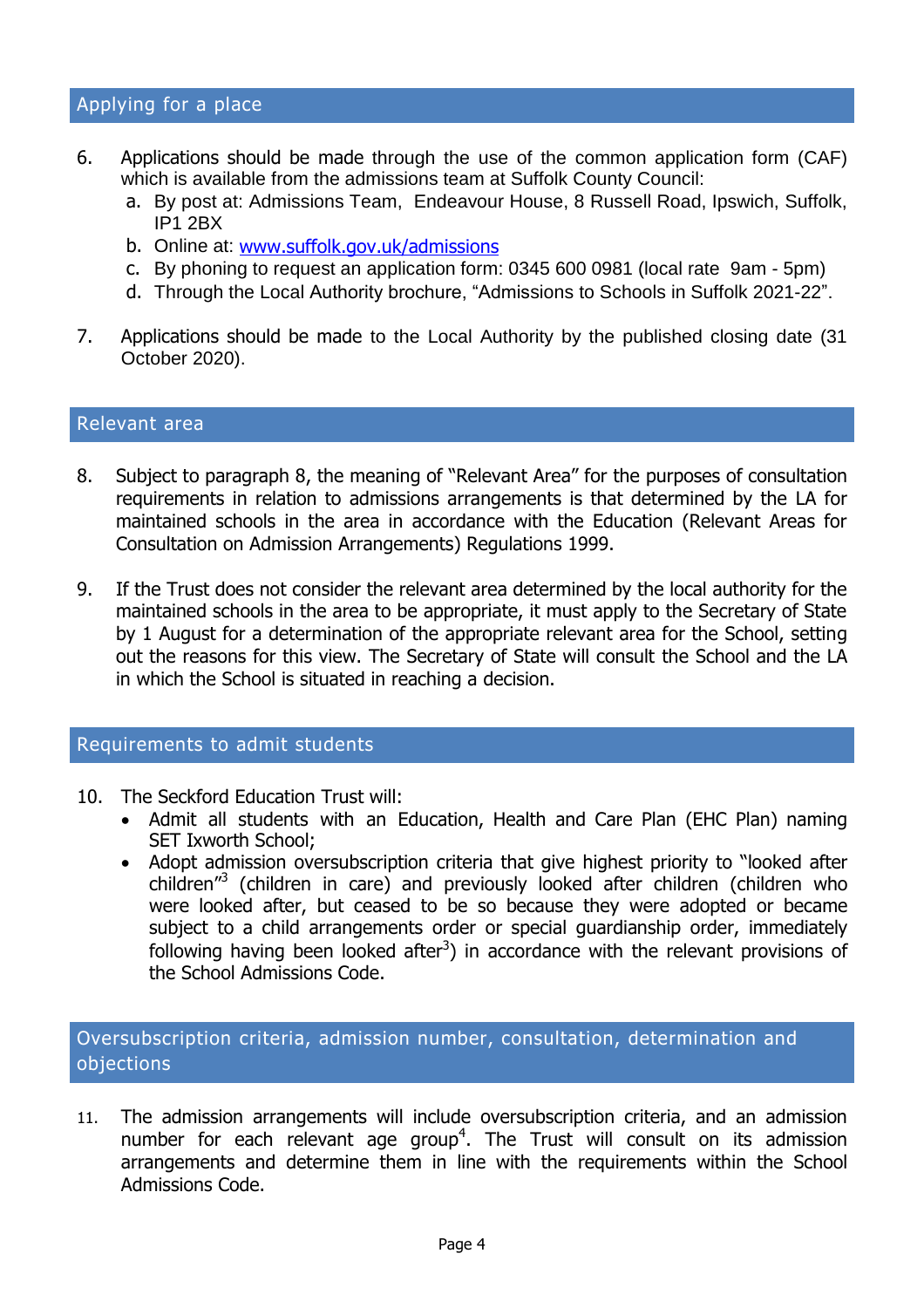- 12. Objections to the admission arrangements laid out in this policy can be made to the Schools Adjudicator whose decisions are binding and enforceable. The Schools Adjudicator must consider whether admission arrangements referred to him comply with the Code and the law relating to admissions. As the admissions authority, the Seckford Education Trust must revise admission arrangements immediately to give effect to the Adjudicator's decision. An Adjudicator's determination is binding and enforceable.
- 13. Local authorities must use their power to refer an objection to the Schools Adjudicator if they are of the view or suspect that the admission arrangements at schools in their area (for which they are not the admission authority) contravene admissions law and/or the Code.
- 14. Anyone who considers that any maintained school or Academy's arrangements are unfair or unlawful, or not in compliance with the Code or relevant law relating to admissions, can make an objection to the Schools Adjudicator. Further information on how to make an objection can be obtained from the Office of the Schools Adjudicator: [http://www.schoolsadjudicator.gov.uk](http://www.schoolsadjudicator.gov.uk/)
- 15. The Secretary of State may refer the admission arrangements of any school to the Schools Adjudicator at any time if he considers that they may not comply with the requirements of the Admissions Code.

<sup>3</sup> 'Previously looked after children' includes children who were adopted under the Adoption Act 1976 (section 12 adoption orders) and children who were adopted under the Adoption and Children'<sup>s</sup> Act 2002 (section 46 adoption orders). Child arrangements orders are defined in section 8 of the Children Act 1989, as amended by section 12 of the Children and Families Act 2014. Child arrangements orders replace residence orders and any residence order in force priorto 22 April 2014 is deemed to be <sup>a</sup> child arrangements order.

<sup>4</sup> 'Relevant age group' means normal point of admission to the school, for example, Year 7.

Procedure for admitting students to SET Ixworth School

Admission numbers:

- 16. SET Ixworth School has the following agreed admission number for the year 2021-22: a. 120 students in Year 7 Please refer to Suffolk County Council's "Admissions to Schools in Suffolk" booklet for the process for the normal admissions round for further information: <http://www.suffolk.gov.uk/admissions>
- 17. Seckford Education Trust will consider all applications for places at the school. Where fewer than the published admission number(s) for the relevant year groups are received, Seckford Education Trust will offer places to all those who have applied.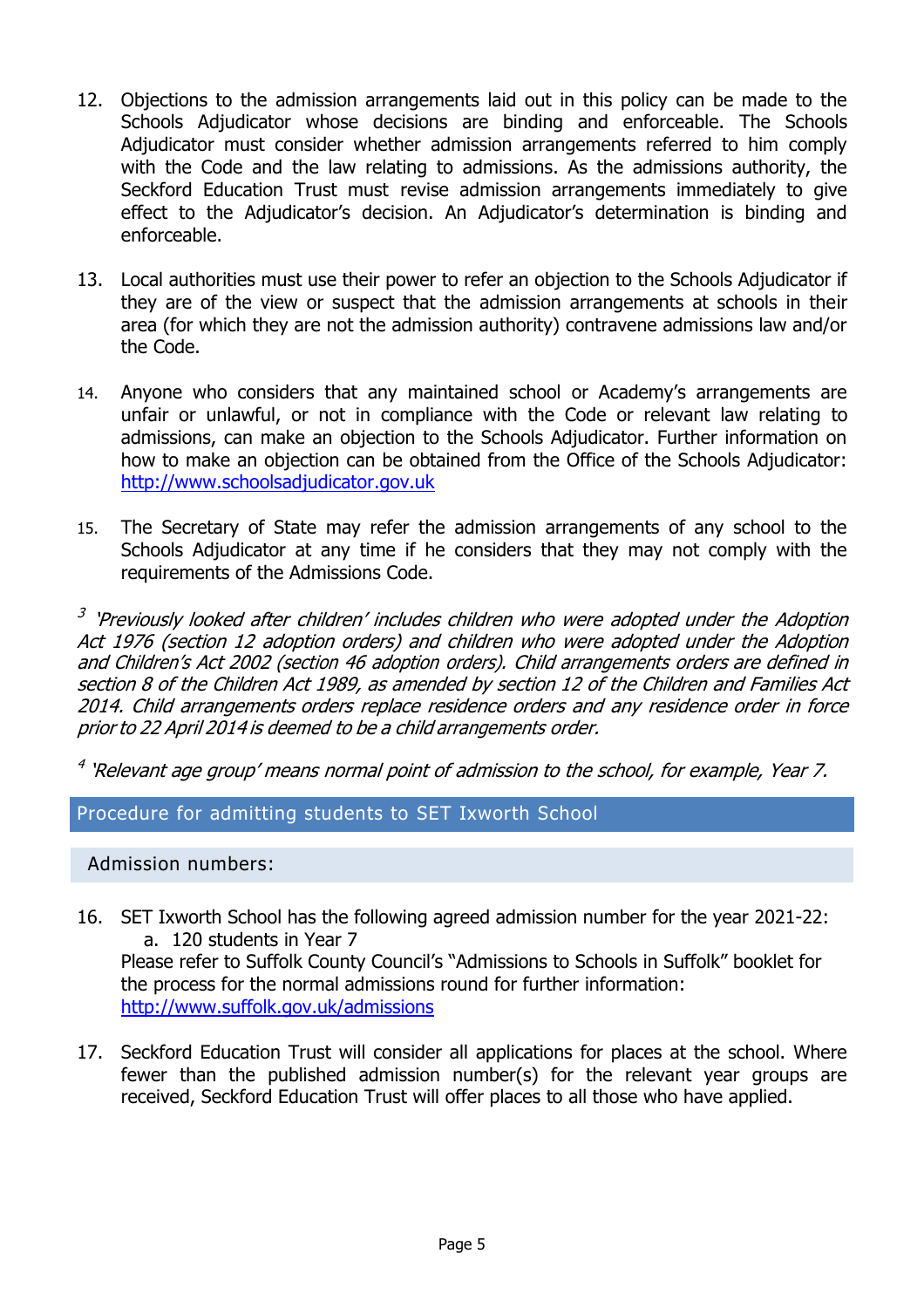## Procedures where the school is oversubscribed:

- 18. Where the number of applications for admission is greater than the published admission number, applications will be considered against the criteria set out below. After the admission of students with Education, Health and Care Plans where SET Ixworth School is named on the statement, the criteria will be applied in the order in which they are set out below:
	- 1. A "looked after child" or a child who was previously looked after $5$  (children who were looked after, but ceased to be so because they were adopted or became subject to a child arrangements order or special guardianship order, immediately following having been looked after<sup>3</sup>) but immediately after being looked after became subject to an adoption, residence, or special guardianship order<sup>4</sup>. A "looked after child" is a child who is;
		- (a) in the care of a LA, or
		- (b) being provided with accommodation by a local authority in the exercise of their social services functions ("looked after children" as defined in section 22(1) of the Children Act 1989).
	- 2. Children with a sibling attending SET Ixworth School at the time of application or where a sibling has already been offered a place at the School at the time of application, and where their sibling will still be attending the School at the time of admission. The term "sibling" includes: natural, half, step, and adopted brothers and sisters; a child of the partner of the parent/carer; and children who are fostered into the family. In all these cases, the child and their sibling will both be living at the same address (that is where the child is ordinarily resident) in a single family unit. This means that children from different family units, where those separate families are living together at the same address, are not considered siblings under this criterion.
	- 3. Other children by distance from SET Ixworth School, with priority for admission given to children who live nearest to the school as the crow flies. Distances are measured between the two full UK postcodes of the student's home<sup>6</sup> and the School postcode using a website that calculates the distance up to three decimal places between the two points. Random allocation<sup>7</sup> will be used as a tie-break in category '3' above to decide who has highest priority for admission if the distance between two children's homes and the school is the same. Should a sibling who is from a multiple birth be offered the last intake place for that year, their siblings will automatically be offered a place too, even if that makes the intake over the Published Admission Number.

 $^5$  An adoption order is an order under section 46 of the Adoption and Children Act 2002.  $\ddot{\text{SEP}}$ A 'residence order' is as an order settling the arrangements to be made as to the person with whom the child is to live under section 8 of the Children Act 1989. Section 14A of the Children Act 1989 defines a 'special guardianship order' as an order appointing one or more individuals to be a child's special guardian (or special guardians)

<sup>6</sup> **Ordinarily Resident** – by ordinarily resident we mean the place where your child usually lives. We consider this to be where they sleep overnight. We may need proof of this address. If you use another address to give the impression that your child lives at a different address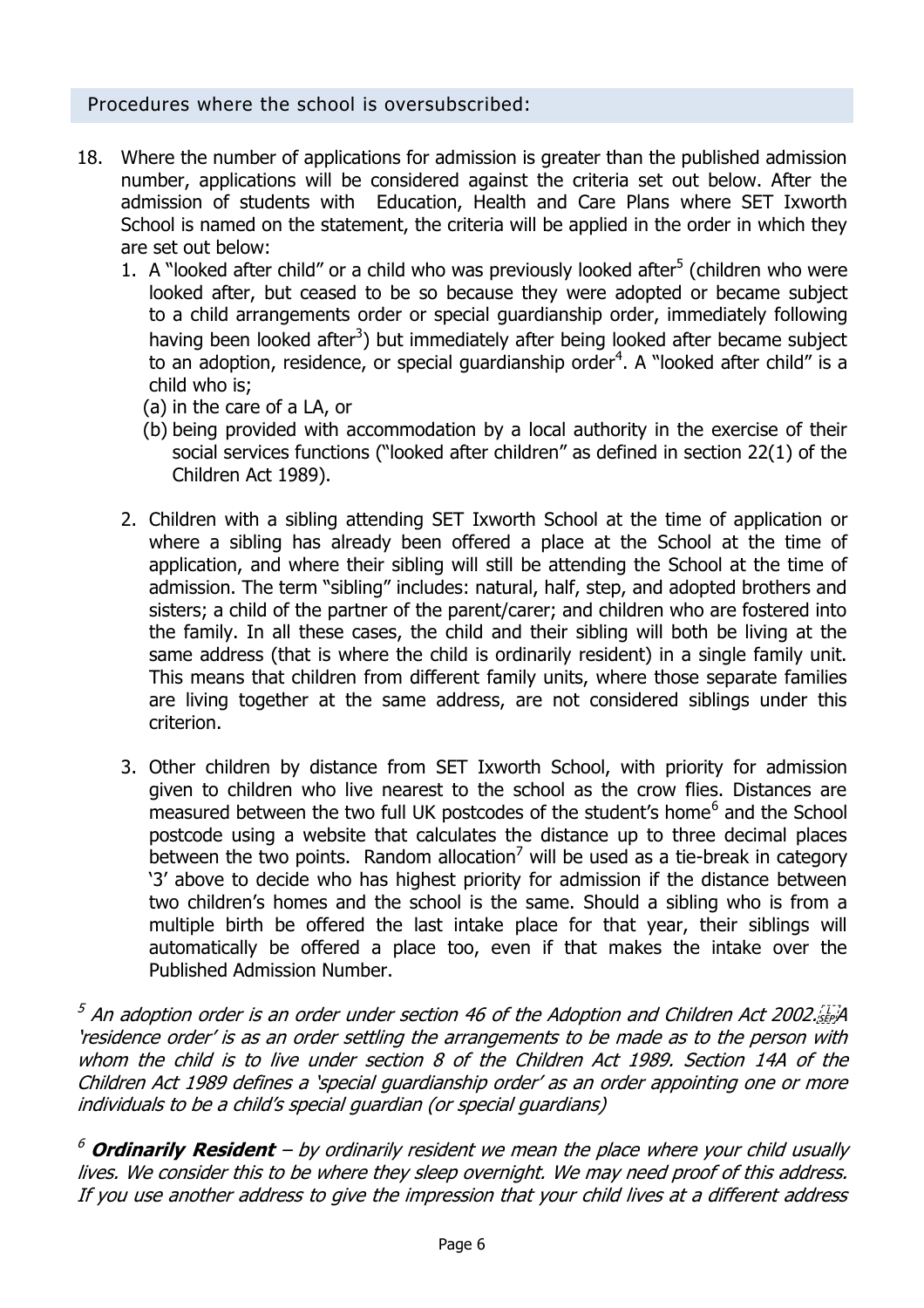to where they are ordinarily resident, such as a second home or grandparent's address, so that you have a higher priority for a place at that school; we consider this to be a fraudulent application. Where a child lives at two or more addresses, each part of the week, the address at which the child is ordinarily resident will be considered to be the address that the child lives at for most of the week (excluding weekends and school holidays). Separate evidence in writing from each parent must be provided to confirm the child's living arrangements at the time of application.

In cases where the child spends an equal proportion of the school week at two or more different addresses, evidence of which is to be considered the main contact address will be required to support the application. Agreement in writing by the parents will be required to state which address is to be used as the ordinarily resident address. This address will then be used when processing all school preferences expressed. It is not acceptable to use one address for one school preference and another address for another school preference.

If we are aware of a parental dispute affecting the application, we may not be able to deal with the application and you may need to seek independent legal advice in order to resolve the matter.

 $7$  Where two or more students are equal in all respects and it is therefore not possible to differentiate between them, a method of random allocation by drawing lots will be used to allocate places (supervised by someone independent of the school).

Operation of waiting lists:

- 19. The school will hold a waiting list of all those unsuccessful in their application.
- 20. Names are placed on the waiting list in the priority order set out in our admissions oversubscription criteria. The order of children on a waiting list can go up or down, for example, due to withdrawals or additional applications. If you change your address while your child is on a waiting list you must let us know. Please be aware that this may change your child's position on the waiting list, particularly if you move into or out of the school's catchment area. Having your child's name on a waiting list will not affect your right to appeal for a school place in any of the schools you have applied for. If a place becomes available, we will offer it to children on the waiting list in priority order. We do offer places on the basis of the date on which names were placed on the list. We also maintain waiting lists for all "full" year groups.
- 21. Applications received in the Summer Term for the following school year will carry over to the following school year and be added to the waiting list if it has not been possible to allocate a place prior to September. In all other situations a parent or guardian will need to make a fresh application if they wish their child to be considered for a place in the new school year.